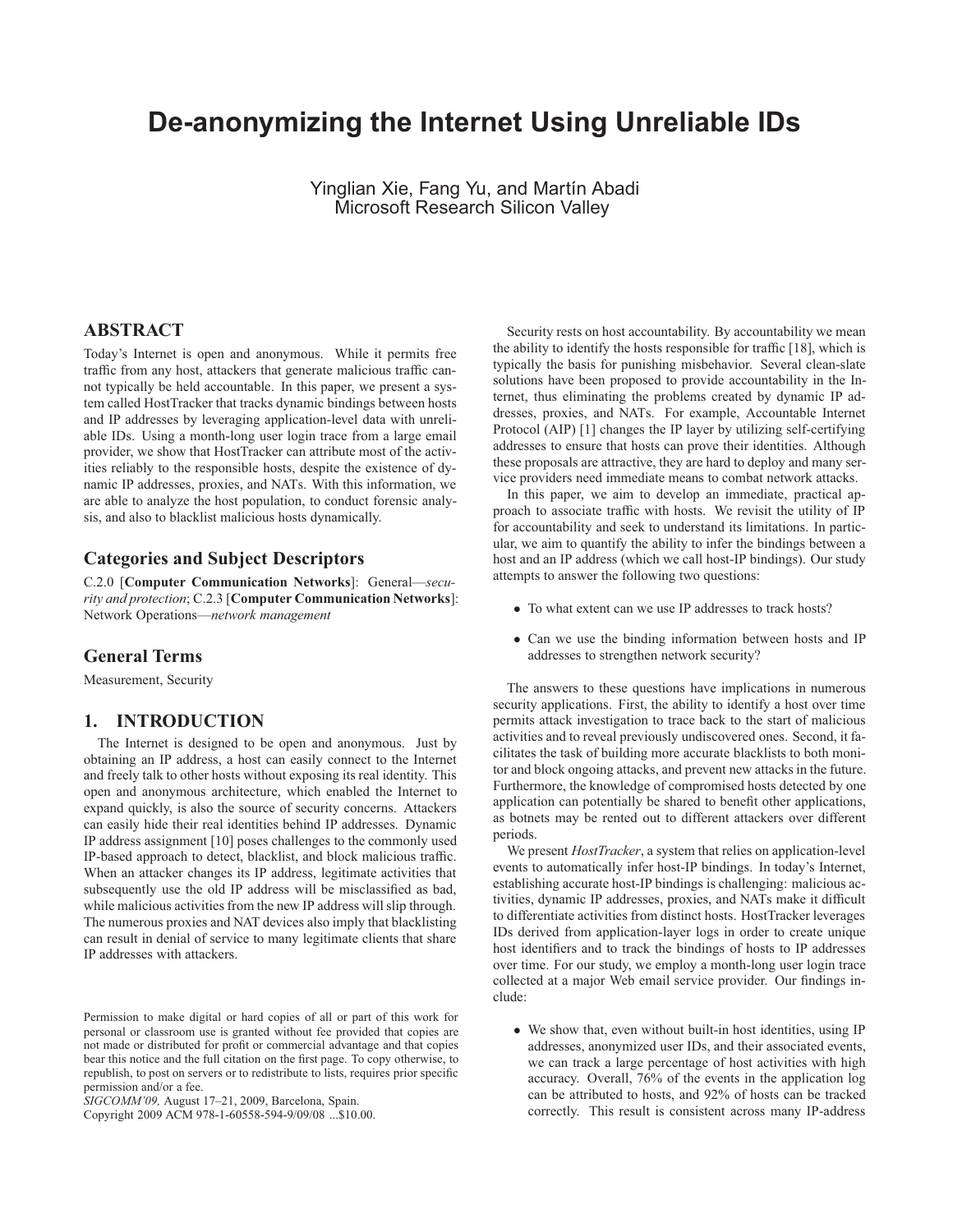ranges, suggesting that tracking host-IP bindings is widely applicable.

- As an application, relying on a set of previously detected botnet email accounts (5.6 million) [38], we can apply the host-IP binding information to identify the compromised hosts and many additional botnet email accounts (12.6 million) with a low false positive rate (0.4%).
- We can also build a host-aware blacklist using the host-IP binding information. This blacklist can help us follow the trail of malicious hosts in order to block attacks (from 20.8 million malicious accounts) in real time without significantly affecting normal user access (with a 0.1% false positive rate).

With this initial evidence, we believe that tracking host-IP bindings holds promise to improve network security in the current Internet. It opens up new opportunities to re-think many existing attack detection and prevention mechanisms, particularly those that use blacklists to block traffic.

The goal of our work is not to develop bullet-proof accountability schemes, but instead to support accountability well enough to serve the needs of applications. In this sense, our approach is complementary to clean-slate proposals. It might be part of a temporary solution until architectural changes can be made to the networking stack, and it might inform the eventual design of those changes.

Despite the value of accountability, we believe that anonymity also has a legitimate place in the Internet (for instance, for enabling forbidden communication in repressive countries). Our findings suggest that "low-tech" anonymity is more fragile than one might have expected. Nevertheless, anonymity can often be achieved with sophisticated tools (e.g., onion routing [31], anonymous remailers, etc.). Those tools do not negate the value of HostTracker for many applications. Further, we hope that our work will contribute to the ongoing debate on the balance between accountability and anonymity in the next generation of IP networks.

# **2. RELATED WORK**

Host accountability in the Internet has long been a topic of substantial interest. A large body of previous work has focused on providing source accountability to identify the true network origin of traffic. Both stepping-stone techniques and source-address spoofing are commonly leveraged to hide attacker identities. A few early efforts have proposed solutions to detect stepping-stone attacks by packet-timing analysis and content analysis [37, 9, 5, 33]. Ingress and egress filtering [12, 16], which have been partially deployed, can prevent source-address spoofing. Other proposed approaches also require changes to the existing routers or the routing infrastructure. Among them, IP-traceback techniques [29, 19, 28, 3, 6] aim to determine the source(s) of packets by storing additional state at routers or marking packets along their paths. Passport [20] validates host source addresses using cryptographic keys.

Many of today's attacks require establishing TCP connections, in which source-address spoofing is difficult. On the other hand, botnet hosts do not need to spoof IP addresses: the transient nature of the attacks and the dynamics of IP-address assignment make it difficult to pinpoint the exact compromised host entities as their IP addresses change. To offer host accountability as a fundamental security property, Accountable Internet protocol (AIP) [1] is a clean-slate design that uses self-certifying addresses to ensure that hosts and domains can prove their identities without relying upon a global trusted authority.

While clean-slate proposals offer attractive long-term solutions, our work targets today's Internet to mitigate security threats until architectural changes can be deployed globally. With the rapid advance of attack detection techniques (e.g., [25, 26, 14, 13, 36]), we focus on the ability of tracking host-IP bindings so that both proactive and reactive measures can be taken once a compromised host is identified by its IP address at a certain time.

In order to block unwanted traffic from compromised hosts, various blacklists are widely used (e.g., [11, 30, 4]). However, since these blacklists all represent hosts by IP address, it remains unclear how to apply them effectively in the presence of dynamic IP addresses and proxies. (Recent studies have shown that a significant fraction of the Internet IP address space is dynamic [35] and that the number of proxies and NATs is non-trivial [7].) By inferring the host-IP bindings, HostTracker potentially provides new possibilities of applying IP blacklists in a more effective way.

More broadly, botnet detection and defense has attracted a lot of attention. Botnet spamming attacks are commonplace. In many of these, each bot host is used to set up a spam email server [8, 24, 2, 15, 35]. Recently, a new botnet spamming attack signed up tens of millions of free Web email accounts for sending spam emails [32]. Applying a blacklist-based approach to this new attack is even more challenging, as legitimate users and attack accounts may log in from a common host.

Finally, remote device fingerprinting is also an active area of research, where several proposals leverage packet-level traffic characteristics or clock skews of a host to generate OS or device fingerprints (e.g., [22, 21, 17]). Exploiting subtle hardware differences can potentially be quite robust, but the accuracy of the existing techniques currently prevents them from being deployed at a large scale. Our approach offers an alternative solution to hardware fingerprinting—application-level IDs might be regarded as host fingerprints (with noise).

# **3. PROBLEM FORMULATION**

Host accountability is often a key component associated with auditing and forensic analysis. We distinguish host accountability from host authentication. Whereas host accountability may only be "after the fact", host authentication typically establishes a trusted identity before any further traffic or requests from the corresponding entity can be received or processed. Accordingly, in this section, we consider the problem of tracking hosts relying on traces of past application-level events.

# **3.1 Host-Tracking Graph**

Given that an IP address is the only directly observable identifier of host network traffic in the current Internet and that a host's IP address can dynamically change, our goal is to perform a posteriori analysis of traffic (e.g., network activity or application request) logs and generate a *host-tracking graph* to infer the bindings between hosts and IP addresses over time.

Figure 1 depicts an example host-tracking graph for three different hosts A, B, and C. Time advances from left to right, with each rectangle representing the binding between a host and an IP address across a time range. In this example, host A was bound to IP address IP<sub>1</sub> during time range  $[t_1, t_2]$ . Later, host A moved to IP<sub>2</sub> and IP<sub>5</sub> during time ranges  $[t_3, t_4]$  and  $[t_5, t_6]$ , respectively. We call a *binding window* a time range during which a host is bound to an IP address. In this example, the binding window for A at  $IP_1$  is  $w = [t_1, t_2].$ 

Formally, we define the host-tracking graph  $G : H \times T \rightarrow IP$ , where  $H$  is the space of all hosts on the Internet,  $T$  is the space of time, and *IP* is the IP-address space. For example, if host  $h \in H$ is bound to IP address  $IP_1 \in IP$  at time  $t \in T$ , we represent this binding as  $G(h, t) = IP_1$ . Similarly, we write  $G(h, w) = IP_1$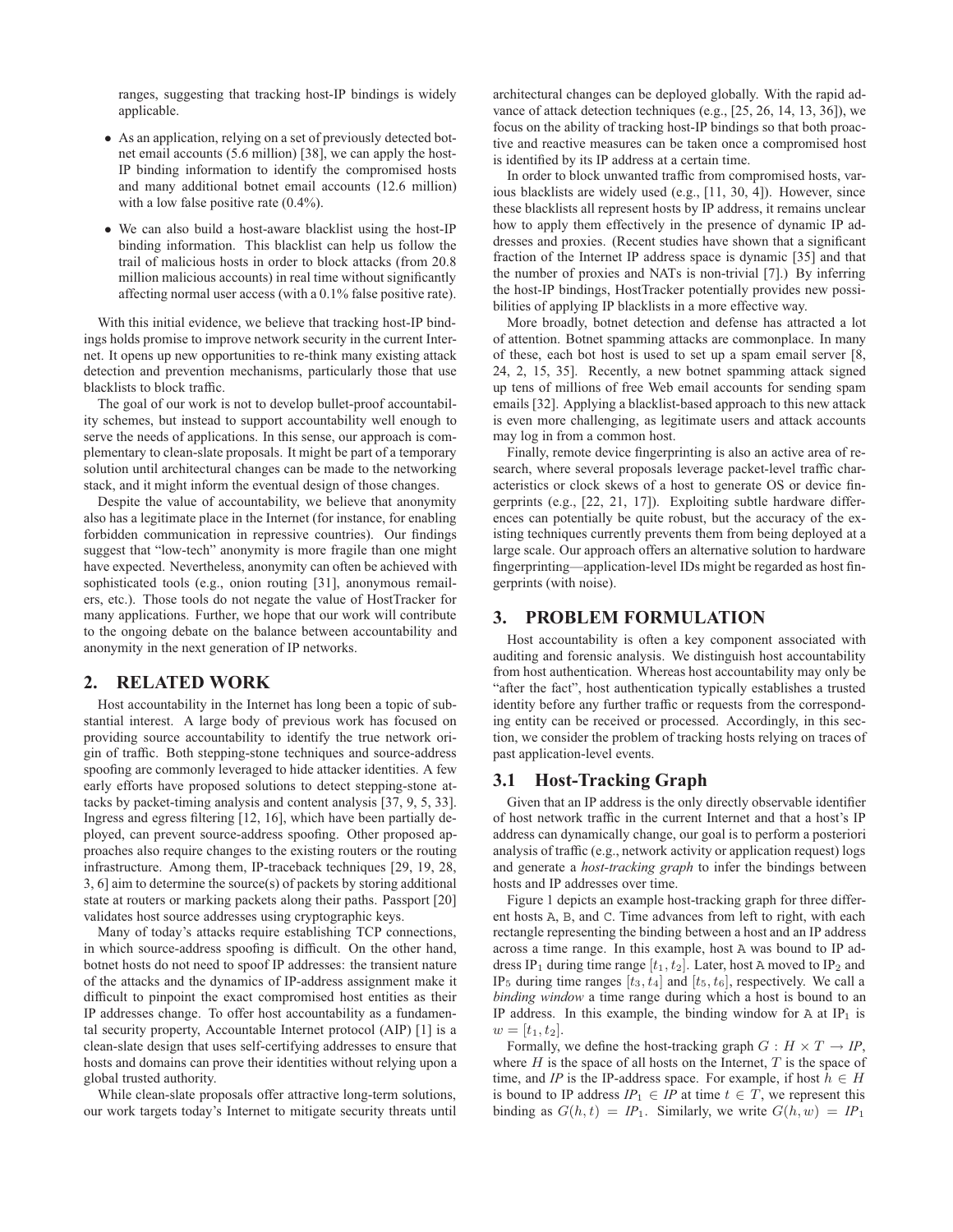

**Figure 1: Generation of a host-tracking graph.**

when  $G(h, t) = IP_1$  for all  $t \in w$ . With this definition, we do not consider multi-homing hosts where a host may have different IP addresses concurrently. For proxies and NATs, different hosts may concurrently use one IP address. So it is possible to have  $G(h_1, t) = IP_1$  and  $G(h_2, t) = IP_1$ , where  $h_1 \neq h_1$ . Note that the bindings from hosts to IP addresses may not be continuous, since hosts may not be up all the time and there may also exist unassigned IP addresses. For example, there are no hosts bound to address *IP*<sup>3</sup> before time  $t_5$  in Figure 1.

With a host-tracking graph, we can attribute input events to the responsible hosts by finding the corresponding host-IP bindings. This enables us to reason about host accountability in two ways. First, for any network traffic originating from an IP address  $IP_i$  at time  $t_j$ , if there exists a single host h such that  $G(h, t_j) = IP_i$ , then  $h$  may be blamed for such traffic. Second, if host  $h$  is known to have bound to a different IP address  $IP_k$  at  $t_i$ , then we may conclude that  $h$  is not responsible for generating any traffic from  $IP_i$  at time  $t_i$ .

# **3.2 Host Representation**

To derive a host-tracking graph, the first question is how to represent a host. Host representations are often application-dependent. In network security applications, it is desirable to represent a host as *an entire hardware and software stack* and track all its network activity.

Since we lack strong authentication mechanisms, we consider leveraging application-level identifiers such as user email IDs, messenger login IDs, social network IDs, or cookies. These identifiers are fundamentally unreliable in that they do not exactly correspond to hosts. On the other hand, each such identifier is typically associated with a human user. In many cases, such connections are helpful for tracking the corresponding principals. For example, a browser cookie appearing in requests from different IP addresses at different times *may* suggest that the corresponding host has connected to the Internet at different times with different DHCP IP addresses. Therefore, the group of user IDs that is associated with a host can essentially serve as a "virtual ID" for this host in order to keep track of the related activities. Figure 1 shows an example *identity-mapping table* that represents the mappings from unreliable IDs to hosts.

# **3.3 Goals and Challenges**

Our goal is to generate the host-tracking graph using logs with unreliable IDs. As indicated in Figure 1, the input to our problem is a sequence of network or application events  $e_1, e_2, \ldots, e_n$ over time. Each event contains three fields: *a unique unreliable ID*, *an IP address*, and the *timestamp* when we observe the ID being associated with the corresponding IP address. We would like to generate two outputs: the first being an identity-mapping table that represents the mappings from unreliable IDs to hosts, and the second being the host-tracking graph that tracks each host's activity across different IP addresses over time.

With the generated host-tracking graph, we refer to the set of input events that can be attributed to certain hosts as *tracked events*, and refer to the remaining events as *untracked events*. Correspondingly, we refer to those IDs that are used to represent hosts in the identify-mapping table as *tracked IDs*, and refer to the group of IDs that all map to one unique host as a *tracked ID group*.

Ideally, with a perfect host-tracking graph, every event is a tracked event. However, the huge amount of noise intrinsic in using unreliable IDs, the existence of dynamic IP addresses, NATs, and proxies, and the presence of malicious attack traffic all make the task of generating the host-tracking graph challenging:

- First, one user and hence one host may be associated with multiple IDs. Furthermore, a group of hosts can also share an ID if they are controlled by a common user.
- Second, a large fraction of the IP addresses in the Internet are dynamic and that their host-IP binding durations have huge variations [35].
- Third, proxies and NATs make it difficult to distinguish individual hosts behind these boxes [7]. Typically we cannot use a fixed set of IDs to represent a large proxy or NAT, as its user population may change frequently. Moreover, proxies and NATs may use dynamic IP addresses as well. Given the limitations of our dataset, we do not further distinguish hosts behind proxies and NATs. However, we do need to identify large proxies and NATs and take special actions in this case. Specifically, we treat proxies and NATs as hosts, and therefore their events are tracked.
- Finally, once a host is compromised, its traffic patterns may differ from those of normal hosts. For example, in recent Web-account attacks, attackers signed up tens of millions of free email IDs and then aggressively used them to send spam from compromised hosts. Those malicious IDs are not useful for identifying compromised hosts when we generate the host-tracking graph.

Therefore, realistic algorithms may generate only a subset of the real-world bindings. Moreover, not all host-IP bindings may be correctly identified. Our goal is to maximize the number of tracked events, while ensuring the host-IP binding inference accuracy.

# **4. TRACKING HOST ACTIVITIES**

In this section, we present *HostTracker*—a system for tracking host-IP bindings by mining application-level activity logs. To simplify our description, in the rest of this section, we use user email IDs as our example application IDs and adopt user-login events as example input events.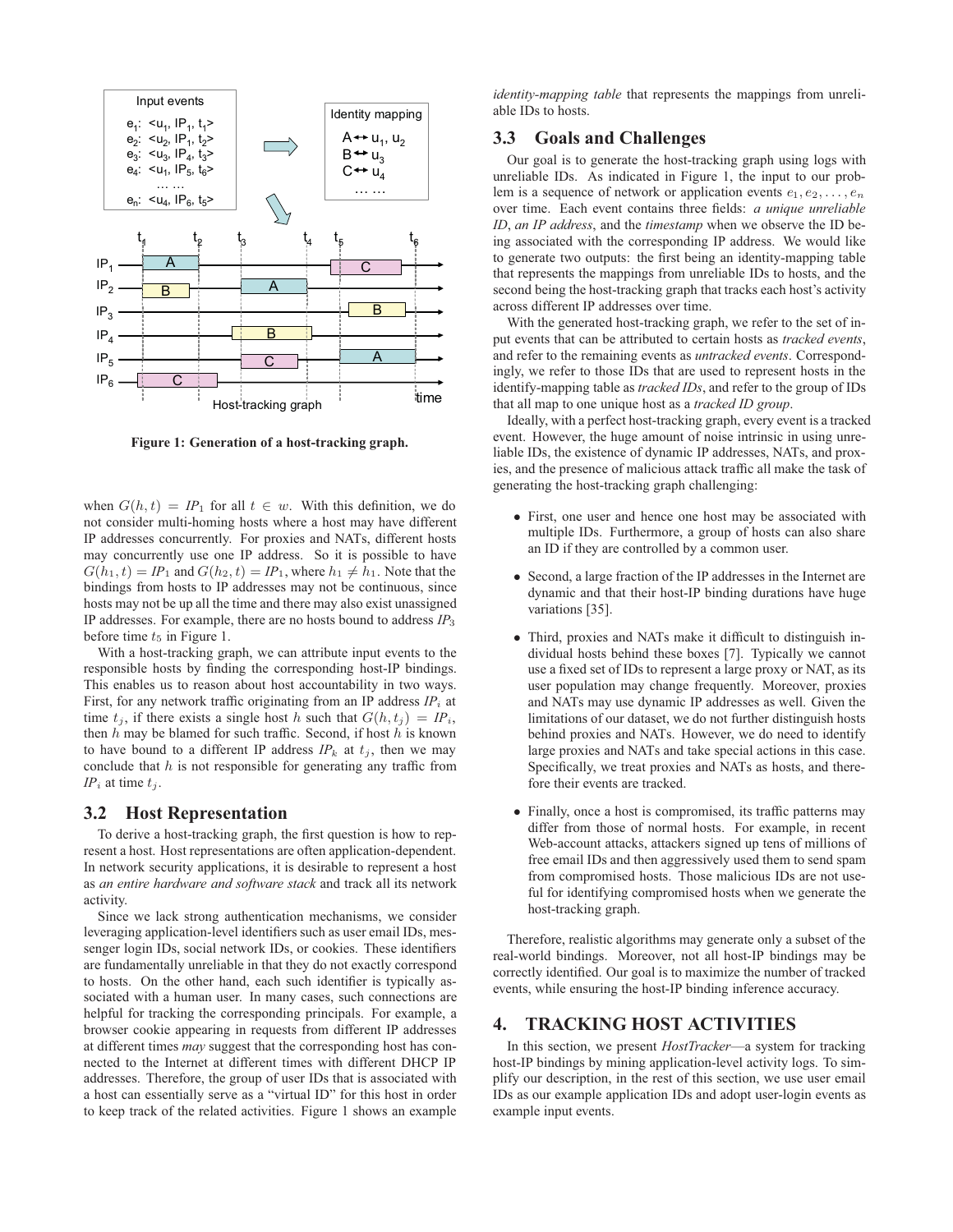

**Figure 2: An example set of input events.**

# **4.1 Overview**

The host-tracking is performed separately for each IP range. The range information can be derived from the BGP table prefixes [27] or other sources such as the Whois database [34]. Usually, within a range, a user ID may bind to multiple IP addresses from a single host. For user IDs that appear across multiple ranges, the bindings to multiple IP addresses may also be caused by user mobility rather than host mobility. Therefore, HostTracker analyzes events from each range independently. In Section 5.4, we further study user mobility on a global scale.

In the host-tracking process, a crucial piece of information to recover is the identity-mapping table as shown in Figure 1, i.e., which user IDs map to which hosts. Without prior knowledge of which subset of user IDs can potentially be tracked, we regard the identity-mapping table as a hidden model that we would like to estimate. The high-level idea of HostTracker is to iteratively update our estimations so that it best fits the actual observation of the events from the input data.

Let us begin by assuming that each user ID would be a tracked ID group that maps to a unique host. Figure 2 shows an example input of six user-login events (represented as vertical arrows) from users  $u_1$  and  $u_2$  at IP<sub>i</sub>. Here  $u_1$  logged in five times from time  $t_1$ to  $t_3$ .  $u_2$  logged in at the same IP address at time  $t_2$ . In our dataset, we observed that the IP-address assignment in a large IP range was either random (e.g., [10, 23]) or static. In the random address assignment case, the probability of a host obtaining the exact same IP address in two different connections in a network range is usually very small. Therefore it is highly likely that the host corresponding to  $u_1$  is bound to IP<sub>i</sub> throughout the duration between  $t_1$  and  $t_3$ , including  $t_2$ . However, under the assumption that each user uniquely maps to a different host, there exists another host corresponding to  $u_2$ , which also binds to the same IP address IP<sub>i</sub> at time  $t_2$ . Our naive one-to-one identity mappings thus lead to an inconsistency, suggesting that we should re-estimate the mapping table.

To do so, we consider three possibilities: (1) multiple user IDs share a host, and in this case  $u_1$  and  $u_2$  both map to one common host (e.g., used by two family members); (2)  $IP_i$  is a proxy associated with multiple hosts; (3)  $u_2$  is a guest user (either a real guest account, or introduced by an attacker) to the host associated with  $u_1$ , or vice versa. The challenge is how to differentiate the three cases based on available observations. During this process, we would like to maximize the number of tracked events with as few inconsistent events as possible.

More generally, Figure 3 shows the processing flow of Host-Tracker. At all times, HostTracker maintains a set of ID groups. At the very beginning, HostTracker uses a probabilistic model to initialize the set of tracked ID groups by grouping user IDs that were highly correlated in their login patterns (Section 4.2). HostTracker then applies an iterative refinement process to update the estimated model. HostTracker constructs a host-tracking graph using the current estimations and detects inconsistencies (Section 4.3). Later, HostTracker applies a separate process to remove inconsistencies (Section 4.4). Finally, HostTracker updates the ID groupings, and the updated ID groups are then fed back into the graph construction process again in an iterative way, until the estimated model converges (Section 4.5). The final output is a host-tracking graph with the corresponding identity-mapping table.

# **4.2 Application-ID Grouping**

To derive host-IP bindings using application IDs, our first step is to compute an initial set of ID groups so that each group, with high probability, is associated with one common host. To do so, we compute the probability of multiple user IDs logging in nearby in time from a common host based on their login events.

Intuitively, if a group of users all logged in from one host, their login events will show strong correlations, i.e., appearing at a similar set of IP addresses at nearby times. For example, if user  $u_1$ logged in 10 times at 10 different IP addresses, and  $u_2$  logged in 9 times, and among these login events, user  $u_1$  and  $u_2$  appeared 8 times next to each other at 8 different IP addresses, then they are very likely to share one host.

However, by random IP address assignment, two unrelated users might also login consecutively if they happened to have connected to the Internet consecutively at a common IP address. In particular, in the proxy case, two different users repeatedly using a common proxy might also have a large number of close-by login events.

To quantitatively compute the probability of two independent user IDs  $u_1$  and  $u_2$  appearing consecutively, let us assume that each host's connection (hence the corresponding user login) to the Internet is a random, independent event. Given a sequence of login events from a user  $u_1$ , the number of times another user  $u_2$  logged in right before or after  $u_1$  in time follows a binomial distribution. Specifically, let  $n_1$  denote the number of neighboring login slots to  $u_1$ , then the probability of  $u_2$  appearing k or more times in these slots can be approximated as follows:

$$
P(u_1, u_2) = 1 - \sum_{i=0}^{k-1} {n_1 \choose i} p_2^{i} (1 - p_2)^{n_1 - i}
$$

Here  $p_2$  is the probability of  $u_2$  logging in. With a total of c login events and a total of  $c_2$  login events from  $u_2$ , we can approximate  $p_2$  by  $\frac{c_2}{c}$ . A very small  $P(u_1, u_2)$  means there is very little chance for  $u_1$  and  $u_2$  to log in consecutively k times if they are independent, suggesting that  $u_1$  and  $u_2$  might be correlated instead.

HostTracker identifies all pairs of users who have consecutive logins for every IP address. If a pair of user  $(u_1, u_2)$  have at least two consecutive logins across all IP addresses in a range (regardless whether the two consecutive logins happened at a same IP address or at two different IP addresses), HostTracker performs this correlation test for this pair, and selects  $(u_1, u_2)$  as a correlated user ID pair if  $P(u_1, u_2)$  is smaller than a pre-set threshold. For example, if user  $u_2$  logged in 62 times out of 133 of total logins, then  $p_2 = 0.47$ . In this case, if  $u_1$  and  $u_2$  logged in together 9 times out of a total of  $n_1 = 49$  neighboring slots for  $u_1$ , then the probability of them appearing together in a random assignment is as high as 0.87. Hence we should not group the two users in this case. Currently, we set the probability threshold to 0.05, but the threshold could perhaps be more systematically tuned based on the login event patterns from each IP range.

Once HostTracker identifies all pairs of correlated users, it further groups them. If user ID pair  $(u_1, u_2)$  and  $(u_2, u_3)$  both are correlated pairs, then HostTracker groups all three users into a correlated user set  $\{u_1, u_2, u_3\}$ . This process continues, until there are no more groups that can be further expanded.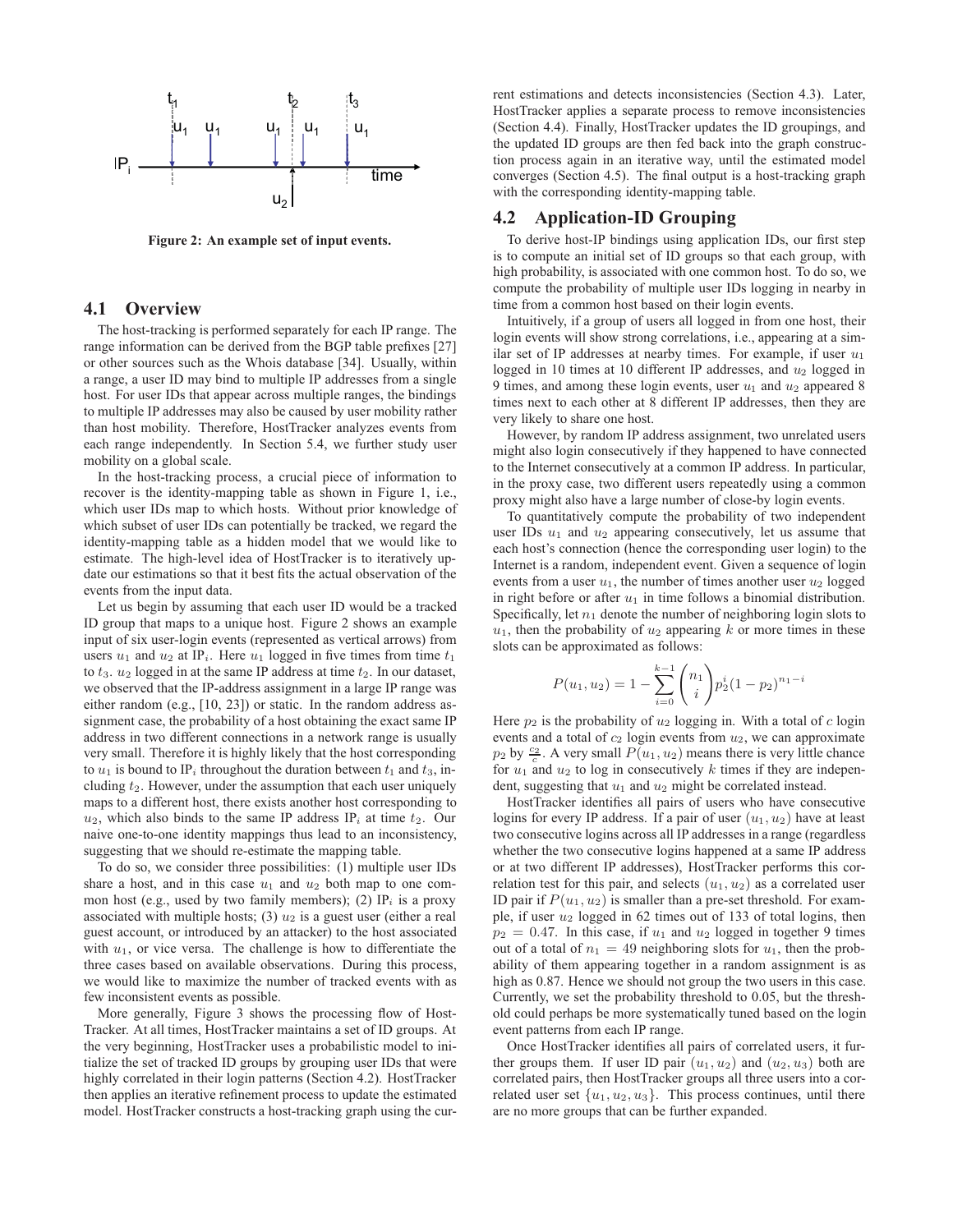

**Figure 3: The processing flow of HostTracker.**



**Figure 4: Examples of conflict bindings and concurrent bindings.**

At this stage, each expanded ID group is regarded as tracked. For the remaining user IDs that cannot be grouped, HostTracker regards each user as a tracked ID group if the user has logged in at least twice throughout the trace duration. Both sets are merged together for further analysis. In the next few steps, HostTracker iteratively prunes and updates this set.

#### **4.3 Host-Tracking Graph Construction**

HostTracker regards each ID group as a candidate host identifier. It constructs a host-tracking graph using these groups. The first operation of this step is relatively simple: for each group  $U$ , HostTracker finds the first timestamp  $t_1$  and the last timestamp  $t_2$ at which any user from U logged in at IP address  $IP_i$ , and lets  $w = [t_1, t_2]$  be the binding window for U at IP<sub>i</sub>. We indicate the binding by  $G(U, w) = IP_i$ .

The second operation is to mark all inconsistent bindings on the graph. There are two types of inconsistent bindings (shown in Figure 4):

- **Conflict bindings:** Two user groups concurrently used the same IP address. For any two bindings  $G(U_1, w_1) = IP_i$  and  $G(U_2, w_2) = IP_i$ , where  $w_1 = [t_1, t_2]$  and  $w_2 = [t_3, t_4]$ . If  $t_3 \leq t_2$  and  $t_1 \leq t_4$ , HostTracker first identifies the overlapped time range  $w$  between  $w_1$  and  $w_2$ . It then marks both  $G(U_1, w) = IP_i$  and  $G(U_2, w) = IP_i$  as conflict bindings.
- **Concurrent bindings:** A user group concurrently used two different IP addresses. Specifically, consider two bindings  $G(U_1, w_1) = \text{IP}_i$ , where  $w_1 = [t_1, t_2]$ , and  $G(U_1, w_2) =$ IP<sub>j</sub>, where  $w_2 = [t_3, t_4]$ . If  $\hat{IP}_i \neq IP_j$  and  $w_1$  and  $w_2$ overlap, then similarly to the conflict binding case, Host-Tracker finds the overlapped time range  $w$ , and marks both  $G(U_1, w) = IP_i$  and  $G(U_1, w) = IP_j$  as concurrent bindings.

In the next section, we describe how HostTracker iteratively resolves these inconsistent bindings.

# **4.4 Resolving Inconsistency**

Inconsistent bindings can be caused by the existence of NATs and proxies, guest login events from IDs that cannot be eventually tracked, or incorrect groupings. In this section, we go through these three cases sequentially.

# *4.4.1 Proxy Identification*

Proxy identification can resolve conflict bindings. Since large proxies or NATs allow hosts to concurrently access the Internet through them, they will generate a large number of conflict bindings. Depending on the network configurations, proxies/NATs can use either static or dynamic IP addresses. For example, a DSLbased Internet café may change its IP addresses from time to time.

To find both types of proxies/NATs, HostTracker gradually expands all the overlapped conflict binding windows associated with a common IP address. The purpose of such expansion is to obtain a maximum continuous *conflict window* with a large number of conflict bindings. Specifically, if  $G(U_1, w_1) = \text{IP}_i$  and  $G(U_2, w_2) = \mathbb{P}_i$ , and the conflict windows  $w_1$  and  $w_2$  overlap, then HostTracker merges the two windows into an expanded conflict window.

For each expanded conflict window, HostTracker checks the degree of event concurrency. It attributes the conflict window to a proxy if the rate of new user arrivals is greater than  $\alpha$  and the rate of conflict bindings is higher than  $\beta$ . In our current implementation, we empirically set  $\alpha$  to 1 new user per 5 minutes and  $\beta$  to 1 conflict binding per 30 minutes.

After HostTracker identifies a binding window for a proxy, it marks all events falling into the window as proxy events. Recall that we treat proxy events as tracked events, with the corresponding proxy as their origin. With the limitations of our datasets, we do not further distinguish individual hosts using the proxies. In practice, this step can reduce the number of conflict bindings by more than 90%.

#### *4.4.2 Guest Removal*

Guest removal is helpful for resolving conflict bindings too. After we mark the user IDs as potentially "tracked" or "untracked" in our initial estimation, it is possible that a tracked group and an untracked ID concurrently appear at the same IP address, resulting in conflict bindings. There are three possibilities in this case: (1) the login of an untracked user ID is a guest login event, and in this case the tracked user group represents the correct host; (2) the untracked ID and the tracked group share a host, but they were not grouped in our first step because of the infrequent logins from the untracked ID; (3) in contrast to case (1), the login event of the tracked user group is a guest event.

In this case, HostTracker uniformly treats events from the untracked group as guest events to resolve the conflict. In both (1) and (2), the guest login events from the untracked ID will be cor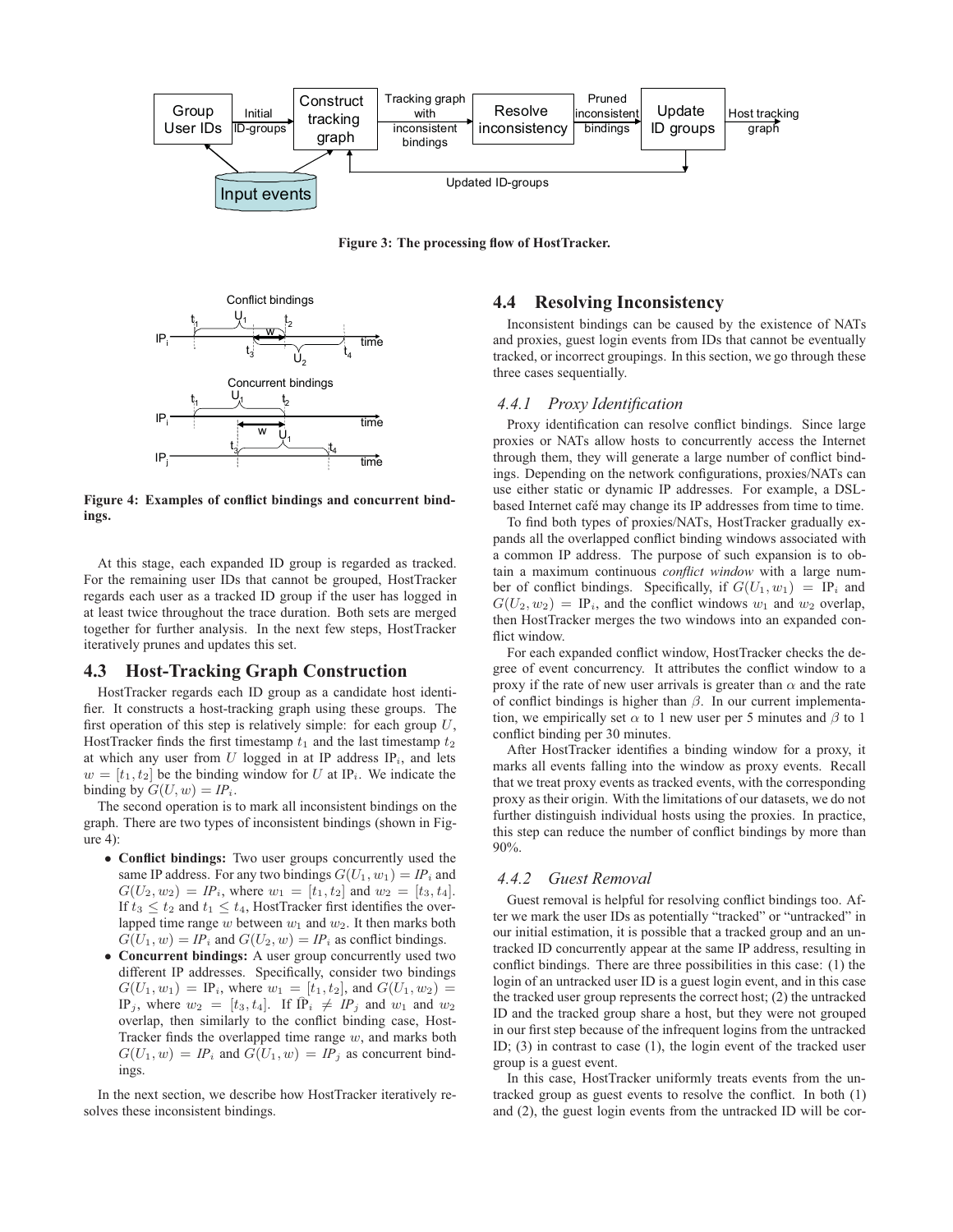rectly attributed to the host corresponding to the tracked group. In practice, we found (3) to be rare.

Overall, conflict bindings caused by guest events represent only a small fraction of the total inconsistent events. Although guest events are relatively few (see Section 5.2), it is still important to identify the hosts responsible for them. In our applications, we found most of the guest events to be malicious events on compromised hosts.

# *4.4.3 Splitting Groups*

Splitting groups can resolve concurrent bindings. If a user ID group has a large number of concurrent bindings, the initial grouping step might be overly aggressive in grouping IDs from different hosts together. So for each group that had more than one concurrent binding, HostTracker adjusts the grouping by splitting the subset of IDs that caused concurrent login events into a different ID group. For each concurrent binding, HostTracker splits the group and examines whether there still exists concurrent bindings afterwards. If so, it continues the splitting process until there exists no more concurrent bindings for the IDs in the original group. In practice, concurrent bindings are a small portion of all the conflicts, and not many groups are affected in this step.

# **4.5 Closing the Loop**

With the knowledge of proxies, guest events, and the split groups, HostTracker re-estimates the initial identity mappings by removing groups whose member IDs correspond to proxy-only users and guest-only users. Therefore, these IDs become untracked.

This process may appear straightforward. However, the order of the pruned users will affect the final set of remaining tracked IDs. If HostTracker incorrectly identified a trackable user as a guest, then all its events would be regarded as untracked. Given that our goal is to maximize the number of tracked events, only groups appearing at proxies are pruned initially. HostTracker can then iteratively refine the remaining groups following the steps of Section 4.4. In practice, for most IP ranges, the number of tracked groups converges after 4 to 6 iterations.

At this point, it is difficult to further resolve the remaining inconsistent bindings without additional information. To be conservative, HostTracker discards all the events from these inconsistent bindings and treats them as untracked events.

For all the identified host-IP bindings, their actual binding windows may be much longer than the binding windows derived from the login events only. So HostTracker expands their window sizes to increase the coverage. As illustrated by Figure 5, for a host-IP binding  $G(A, [t_1, t_2]) = \text{IP}_i$ , its window expansion is subject to two constraints: it cannot expand beyond the boundaries of the previous and next binding windows of the same host, nor can it expand beyond the boundaries of the previous and next binding windows on the same IP address. Under the two constraints, HostTracker opportunistically increases the binding-window size by one hour both forward and backward in time. In the case where the time between neighboring events is smaller than 1 hour, HostTracker divides the time gap equally to expand both binding windows.

Finally, HostTracker outputs both the identity-mapping table and the host-tracking graph with expanded binding windows. It classifies Events associated with the identified host-IP bindings are classified as tracked events. For host-IP bindings of a proxy, the corresponding events can be attributed to the proxy that originated the traffic. The remaining untracked events are either non-guest events from untracked IDs, or events within the unresolved inconsistent bindings (those discarded).



**Figure 5: An example of binding-window expansion, where the** host-IP binding is  $G(A, [t_2, t_3]) = IP_2$ . The window can maxi**mally expand from**  $t_1$  **to**  $t_4$ **.** 

# **5. HOST-TRACKING RESULTS AND VAL-IDATIONS**

We applied HostTracker on traces collected at a major Webemail service provider. This section presents the host-tracking results using this dataset. We also evaluate the results using a separate software-update dataset that contains information on the actual host hardware IDs. Our study focuses on understanding the following aspects of tracking host-IP bindings:

- **Coverage:** What percentage of events or time duration can be associated with tracked hosts? How many hosts can be tracked at each network? We find that a large percentage of events can be tracked. The high percentage of tracked events is consistent across most of the IP ranges.
- **Accuracy:** How accurate are the bindings between IP addresses and hosts? Even with dynamic IP addresses and proxies being widely deployed, HostTracker achieves 92%– 96% accuracy in our study.
- **Trackable user characteristics:** Can users be tracked across different locations? We find that the majority of the users can be tracked in only one or two network ranges. Highly mobile users that cannot be tracked at all are more suspicious in their email-sending patterns.

#### **5.1 Input Dataset**

The input dataset to HostTracker is a month-long user-login trace collected at a large Web-email service provider in October, 2008. The input data volume is about 330 GB, with each entry having three fields: (1) an anonymized user ID, (2) the IP address that was used to perform email login, and (3) the timestamp of the login event. In the log, we observe over 550 million unique user IDs and more than 220 million unique IP addresses. A large percentage of this user population consists of home users that access the Internet from dynamic IP-address ranges.

To obtain IP-address range information, we used the BGP-prefix table collected for the same period. For host-tracking to be statistically meaningful, we discard inactive IP ranges with fewer than 100 events or active for fewer than 7 days during the entire month, and we apply HostTracker to the remaining 30K ranges.

To evaluate the host-tracking results, ideally we would like to obtain the ground truth of the actual host-IP bindings. Without such information available, we adopt a month-long software-update log collected by a global software provider during the same period of October, 2008. The data entries we used for our validation include a unique hardware ID for each remote host that performs an update, the IP address of the remote host, and the software update timestamp.